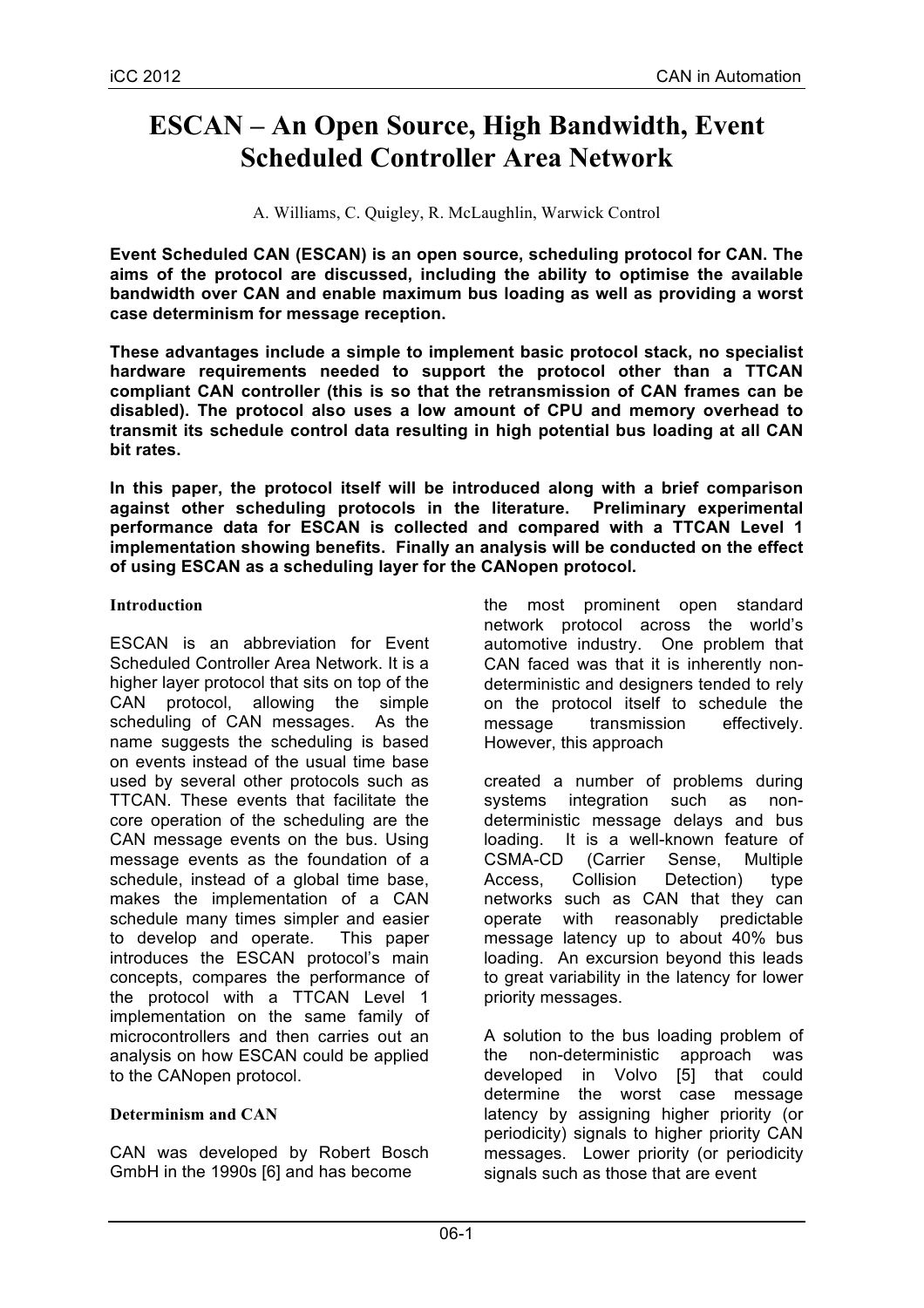triggered) signals are assigned to lower priority CAN messages. The result of this was that the CAN bus was able to run at a higher loading, with the worst case latency known at design time of CAN messages and therefore design trade-offs were able to be made to ensure acceptable latency. This is a *Pseudo*-*Deterministic* approach since the determinism is defined as a worst case latency and is the process that has been implemented in the Volcano tools [4]. The key principles of this CAN design process are based on a Publisher-Subscriber model [3]. This methodology improves the procedure of traditional CAN bus development using a *Non*-*Deterministic* methodology, since it allows the OEM to deal

much better with multiple system suppliers.

*Pseudo-Deterministic* approaches for CAN and work by Kopetz on the Time Triggered Protocol (TTP) [2] has led the way to the *improved Deterministic*  approach to design for time triggered protocols. Time triggered protocols are deterministic in their nature and their associated design process deals with the systems integration issues much better as they allow the designer to easily conceptualise the communications timing and map signals and messages across different buses. They are also good for dealing with the problem of multiple suppliers in the same way as *Pseudo-Deterministic* approaches.

The CAN protocol was extended under ISO-11898 part 4 to Time Triggered CAN (TTCAN) to address the determinism problems of CAN and therefore provide a *Deterministic* approach for CAN systems. The main characteristic of TTCAN is that bus access is controlled via a Time Division Multiplexed Access (TDMA) like method using a regularly repeating cycle of time called the *Basic Cycle*. The *Basic Cycle* is divided into a fixed number of time windows (i.e. fixed at design time) which can be a mixture of any one of four types; *Reference Message*, *Exclusive Window*, *Arbitration Window* and *Free* 

*Window*. This is sent by the time master control unit (global time master) and controls the timing of the Basic Cycle [7]. It is a technology that is currently available for commercial automotive applications such as private networks and effectively doubles the usable bandwidth of CAN [1].

# **Introduction ESCAN**

The Event Scheduled CAN (ESCAN) protocol is a scheduling protocol for CAN messages. The protocol is inherently simple, allowing a reliable schedule to be developed in the minimum amount of time, achieving high efficiency and reliable operation. The network is formed by a higher-layer protocol that sits on top of the CAN network specified in the ISO 11898 standard. [6] It is a way of controlling CAN messages on the CAN network through scheduling, in order to achieve maximum efficiency and determinism. As the protocol sits on top of the CAN network the physical connections, interfaces, messages, etc., remain as specified in the above mentioned ISO standard. The terminology and names introduced in this chapter relate to the properties and functions in relation to the ESCAN protocol and its functionality, independent to the CAN protocol. The ESCAN protocol was introduced and described in detail in 2011 [8]. In this section the main concepts of ESCAN are briefly described.

#### **Advantages of ESCAN**

The ESCAN protocol has many advantages for embedded system developers over existing protocols such as TTCAN;

Simple and easy to implement protocol with a basic software stack

No dedicated hardware required i.e. scheduling is implemented in software.

Reliable, with the facilitation of adding redundancy when the option redundant master is used

• Plug and play of extra nodes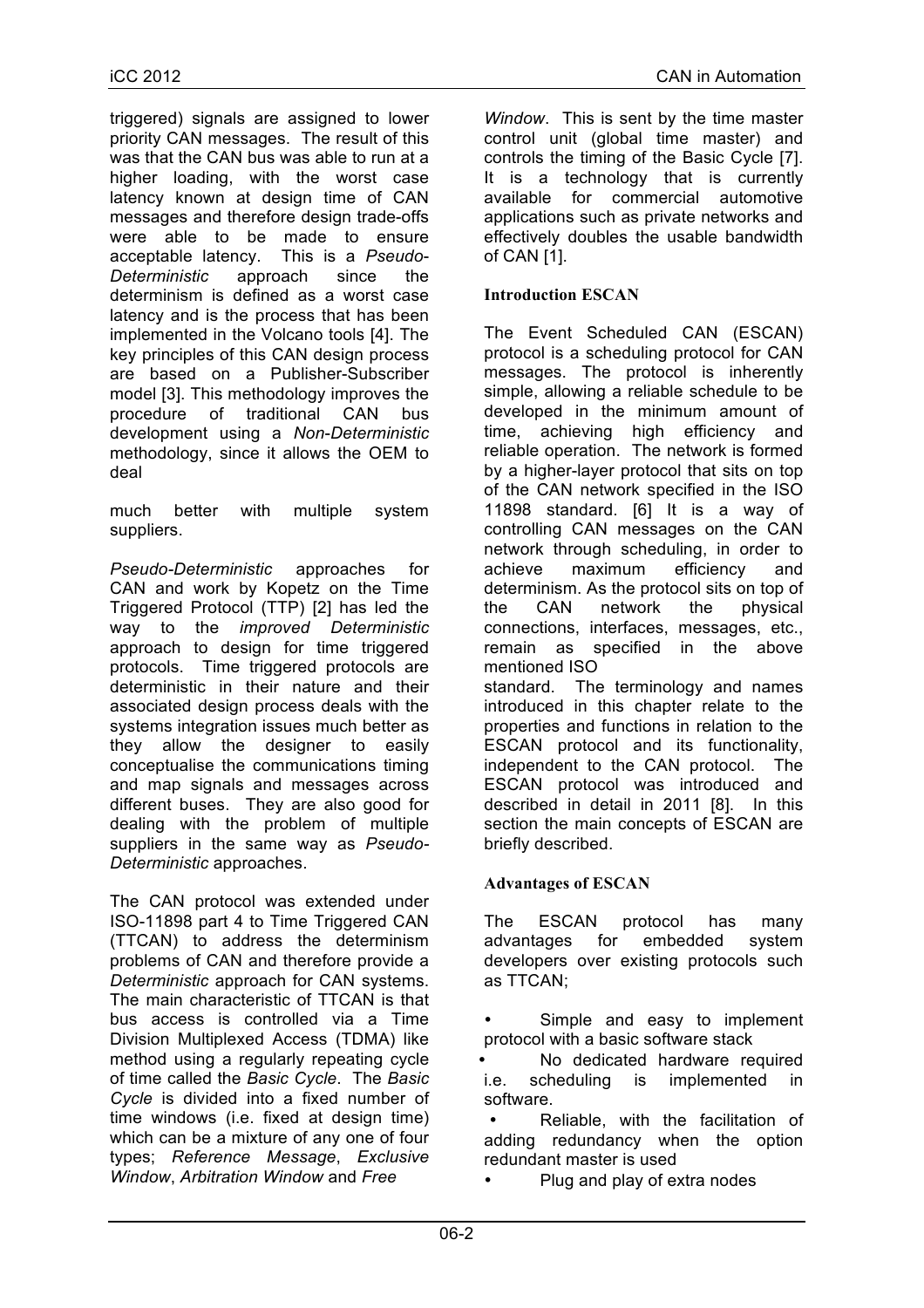- Excellent expandability of the network, without any rework to current nodes on the network. Schedule size can be altered during operation, and other parameters can be tuned to improve efficiency.
- Low bus overhead for schedule control data.
- High bus loads possible at all CAN bitrates

# **ESCAN network and nodes**

An ESCAN network consists of two types of nodes; the Event Schedule Master (ESM) and an Event Schedule Participant (ESP) (shown in Figure 1). There must be at least one ESM and one ESP on a network. The protocol does not place any limitations on the number of ESPs on the network – this is governed by the physical properties of the CAN bus and node interfaces, as it is in the ISO 11898 CAN network [6].





The ESM is a dedicated node on the network for controlling and monitoring the schedule and does not perform any other function. It transmits two types of messages onto the network; a Reference Message (RM) and a Blank Message (BM) (see ESCAN Messages).

The ESP is a regular node on the network, performing its designed tasks and communicating information to other ESPs over the network. ESPs transmit their messages within allocated schedule slots and use received messages from other ESPs on the network (if required). ESPs only transmit one type of message Data Messages (see the Data Messages (DM) section for more information on these messages).

# **ESCAN messages**

There are three types of messages on an ESCAN network; Reference Messages (RM), Blank Messages (BM), and Data Messages (DM). All three types of messages are the traditional CAN frames specified in the ISO 11898 specification, but have special meaning within the context of the higher layer protocol. All types of messages can use either 11- or 29-bit CAN Identifiers depending on the application, however it is recommended that 11-bit IDs are used where possible to increase efficiency. Both ESM and ESP nodes receive all types of messages on the network in order to process and communicate using the schedule. An explanation of the schedule is provided in the ESCAN Schedule section, and detailed descriptions of the message types are in the following subsections.

# **Reference Message (RM)**

The Reference Message is transmitted by the ESM and marks the beginning of a Row Cycle (see the ESCAN Schedule section). The CAN ID of an RM is reserved by the protocol and can be either 0x0 or 0x1, depending on whether a redundant ESM is implemented (see the Redundant ESM for Critical Applications section below). The RM has a fixed DLC of 1 byte containing the current row number within the schedule. The row numbering system in ESCAN begins with 0 and goes up to 255 i.e. 256 rows. This row number data byte enables ESPs to synchronise with the schedule. A diagram of the RM is shown in Figure 2 below.



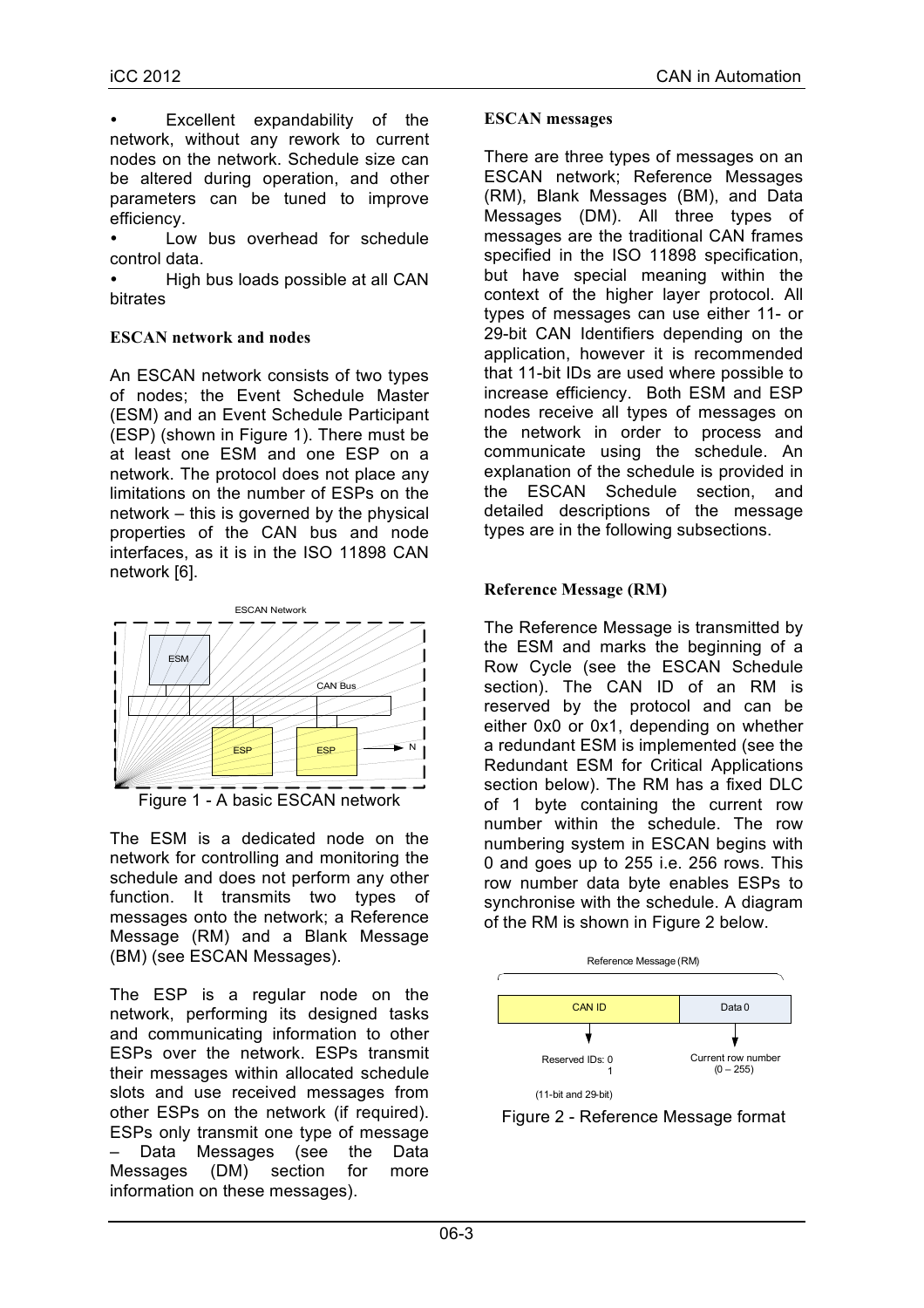# **Blank Message (BM)**

The Blank Message is transmitted by the ESM and is used to ensure the continuation of the ESCAN network when either free slots are implemented, or in the event of an ESP failure. The CAN ID of the BM is reserved in the ESCAN protocol and is either 0x7FE for 11-bit CAN or 0x3FFFFFFE for 29-bit CAN i.e. one higher than the lowest priority ID available. A BM contains no information for the other nodes and therefore has a DLC of 0 at all times. A diagram of a DM is shown in Figure 3 below.



Figure 3 - Blank Message format

#### **Data messages (DM)**

Data messages are transmitted by ESPs only and are the messages used to communicate data from one ESP node to another. These are the normal frames transmitted on non-scheduled CAN networks. The only limitations on these messages are that they do not use the reserved CAN IDs of the RM and BM, and they are not remote frames (remote frames are forbidden on an ESCAN network). Apart from these they can be of any length (DLC) and any ID format (11 or 29-bit).

#### **ESCAN schedule**

All ESPs communicate to other ESPs by transmitting messages at particular times set out by the Global Schedule Matrix (GSM), a basic example of which is shown in Figure 4



Schedule Matrix

The GSM can be viewed as an X by Y matrix, where X is the number of columns and Y is the number of rows in the matrix. There can be any number of columns between 2 and 256 inclusive, and any number of rows between 1 and 256 inclusive. The numbering system within ESCAN always begins at 0 for both rows and columns. Each cell within the GSM represents a transmission slot for one of the three types of

CAN messages. Each row of transmission slots is called a Row Cycle. The transmissions in the first column of the GSM are always filled by Reference Messages from the ESM. The rest of the slots in the GSM are either filled with Blank Messages from the ESM or Data Messages from the ESPs.

Each DM slot is dedicated to a single message i.e. multiple messages do not share a slot. A message can transmit in any of the non-RM slots. Slots that are not occupied by an RM or a DM are filled in with Blank Messages from the ESM. The purpose of filling unused slots with BMs is so that there is always some form of message event in each slot. A slot without a message event would cause the bus to stop, and for this reason BMs are mandatory.

# **The ESM**

The ESM is a dedicated node on the network. Its sole tasks are to transmit the RMs at the beginning of each Row Cycle, and to transmit BMs in slots which are not occupied by Data Messages from ESPs. Its responsibilities are to ensure that every slot within the GSM is filled by a message at all times. The ESM is the first node to transmit on the network. All ESPs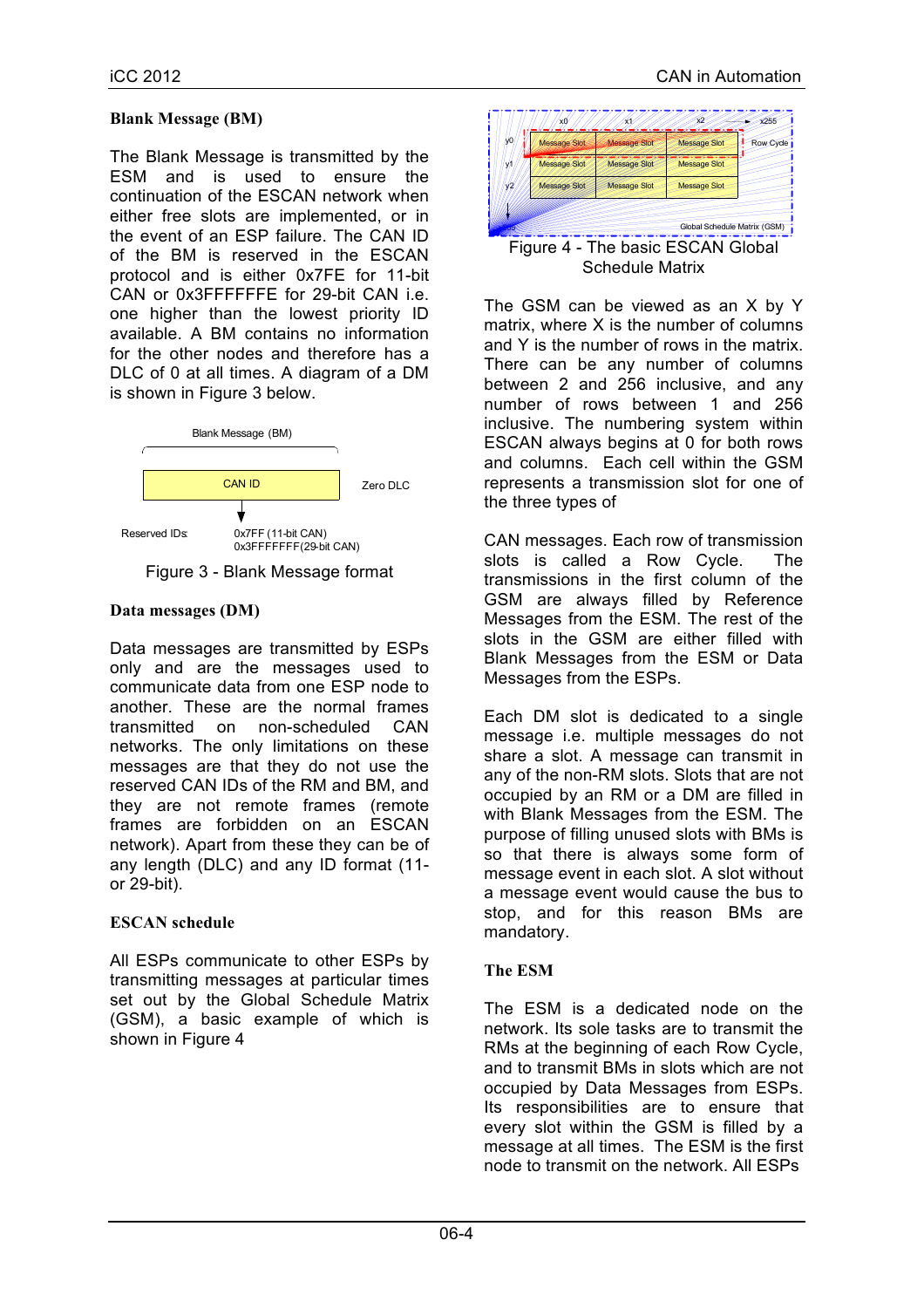wait for the ESM to transmit its first RM before they begin in order to synchronise to the schedule transmitted by the ESM. It was mentioned in the previous chapter that the ESM must fill all empty slots within the GSM with Blank Messages. The ESM does not need to know where the empty slots are in order to transmit its BMs. Instead the ESM waits for a period of time after the previous message in the schedule, known as the ESP-Response Gap (ESP-RG – see the section ESP-Response Gap), for any ESP to transmit a DM into the current slot. If after this period a DM has not been transmitted the ESM transmits a BM onto the network to fill the slot.

# **ESP-response gap (ESP-RP)**

ESPs monitor the current position within the schedule by keeping track of the row number within the Reference Message and the number of Message Events received in that row since the Reference Message. In order for the schedule to work a time gap is introduced by the ESM in order to allow an ESP to respond with a message before a Blank Message is transmitted – this time gap is called the ESP-Response Gap (ESP-RG). The length of this gap is dependant solely on the slowest processor on the network.

There is no recommended ESP-RG value – it must be determined by the developer. There are two ways to calculate the optimum ESP-RG value; by calculating the response time for each ESP on the network using a simulator or other hardware setup; or by configuring the network using a large value for the ESP-RG and using an bus analyser to determine the actual ESP-RG of the ESPs on the bus. The ESP-RG can then be lowered to the optimum value during network operation through the ESM in order to achieve the best performance (see the Dynamic aspects of the Schedule section for more information on the dynamic aspects of ESCAN).

# **The ESP**

The ESP transmits its Data Messages in specific slots within the schedule. The ESP's primary responsibility when it comes to the schedule is to keep track of the current slot within the schedule and to transmit its messages in the assigned slots when the time arises.

# **Receiving and transmitting**

In order for the ESPs to work with the ESCAN schedule they are required to receive every message on the bus. The ESP has two variables in order to use the schedule; a Current Row variable, and a Current Column variable.

#### **Synchronisation to the network**

When an ESP starts up it is required to synchronise itself to the network schedule. Synchronisation is done through the reception of a RM from the ESM. The ESP waits until it receives a RM on the CAN bus. When the first RM is received the ESP sets the current row variable (according to the RMs data byte) and the current column is set to 1. The ESP is then in a position to communicate using the schedule. Should an ESP be disconnected from the network and reconnected again it is important that the synchronisation procedure is performed again, otherwise it will attempt to communicate with incorrect schedule information. This method means that an ESP can be connected to the network at any time, and is able to start communicating at the soonest possible moment.

# **Dynamic schedule negotiation**

Higher layer protocols such as CANopen generally consist of a mixture of periodic frames (in the case of CANopen – Process Data Objects are generally transmitted periodically) and unscheduled bursts of data that are sent infrequently, for example configuring a CANopen node using Service Data Objects.

A scheduled approach to transmitting data works well for period data but it is wasteful to allocate slots in a schedule for frames that will only be used occasionally.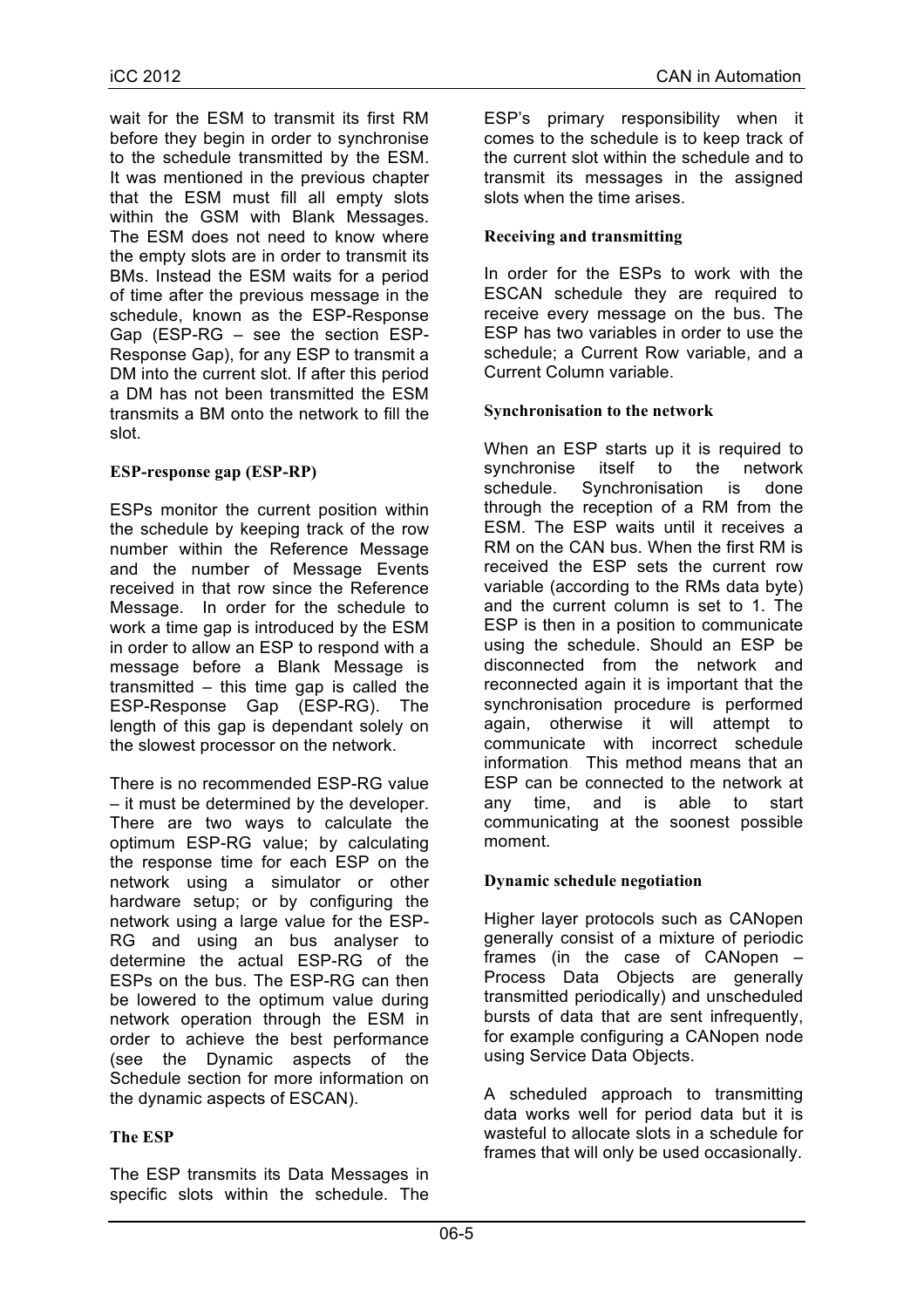The ESCAN protocol extends the concept of a schedule tables and allows the participants in a network to dynamically expand and shrink a schedule table.

#### **Acquiring a new slot**

In normal operation the ESM will wait for the ESP-RG timeout to expire and then transmit a Blank Message in order to maintain the schedule matrix. A Blank Message is transmitted with a low priority CAN frame (that can be defined by the network designer) with a DLC of 0. The ESM keeps track of how many times a Blank Message has had to be transmitted in to a particular slot and after a configurable number of consecutive Blank Messages have been transmitted (default is 5) then the ESM will begin to transmit Empty Messages in that cell of the matrix. An Empty Message has the same format as a Blank Message, however a lower priority CAN identifier is used.

Once a slot has been marked as Empty it is now available for another ESP to use for transmitting messages. The communications stack on the ESP will keep track of where the empty slot are located and when an immediate frame transmission is requested the next available empty slot will be allocated to the ESP. The ESP can then use this slot to transmit any message it chooses with any identifier, depending on what the application on the ESP is currently doing. In the case of a CANopen node, the new slot can be used for SDO transfer between a Master and a Slave.

#### **Releasing a slot**

Once an ESP no longer needs additional slots in the schedule it can stop transmitting a CAN frame in that position. Once again, the ESM will begin transmitting Blank Messages in that slot to ensure that the network remains synchronised and the ESPs can still count the column index.

After the configured number of consecutive frames has been transmitted the ESM will flag the slot as blank and available for other ESPs to use.

#### **Extending the schedule**

Since the schedule can be built up dynamically with ESPs requesting and releasing slots as they need them the schedule could quickly fill up from its initial size. The ESM therefore always transmits a Reference Message at the end of the schedule table and immediately transmits a single Empty Message.

If no ESP is waiting for a slot then the ESM will then transmit the Reference Message with a row index of 0 and restart the schedule.

If an ESP is waiting for a vacant slot for transmission then it can use this Empty Message. The ESM will then flag this as a valid row and continue to transmit a Reference Message for it. It will also fill the remaining slots of the row with Empty Messages.

#### **Reducing the schedule**

To reduce the schedule the ESM monitors the last row of the current schedule table. Once a row consists of Empty Messages in its entirety then the row is deleted from the schedule and is no longer transmitted. The row count is reduced by one and the placeholder Reference Message transmitted at the start to indicate a blank row.

#### **A comparison between Escan and Ttcan implementations**

In order to compare the performance characteristics of the ESCAN protocol with the nearest equivalent higher layer protocol - TTCAN Level 1 (software implementation) - an Atmel CC01 processor was configured with the protocol stack for ESCAN and a basic 10 column x 10 row schedule table created to allow the CPU performance characteristics to be compared

against results obtained from analysis conducted with TTCAN by Quigley et al [1].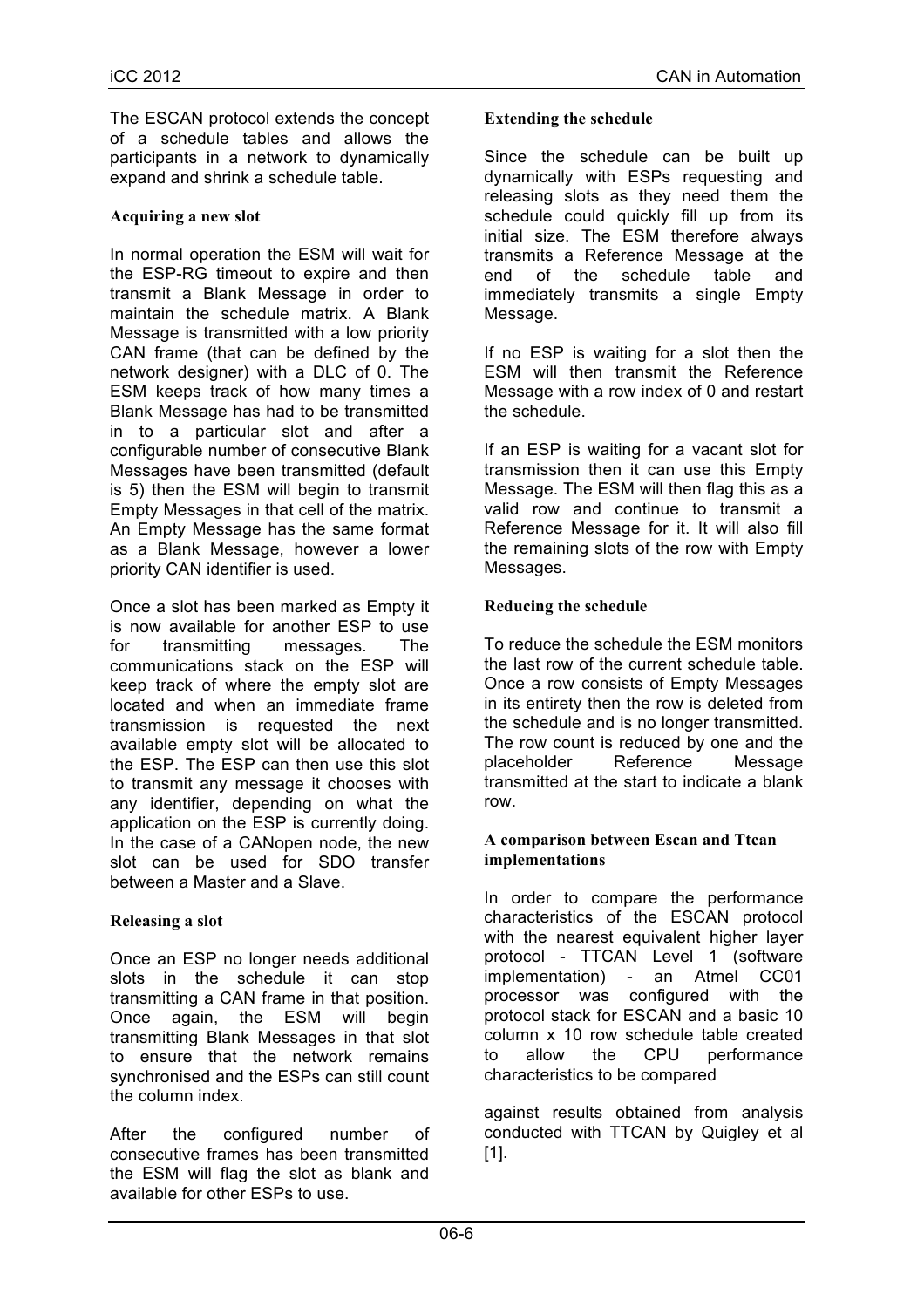The experimental setup consisted of a single ESM node and an ESP configured to transmit a data frame in every slot of the schedule matrix. The frames transmitted are static and there is no application specific processing being done in addition to the ESP and ESM protocol stacks.

| <b>Bit-rate</b><br>(kbit/s) | <b>Master CPU</b><br>Loading (%) | <b>Slave CPU</b><br>Loading (%) | <b>Max. Bus loading</b><br>(%) |
|-----------------------------|----------------------------------|---------------------------------|--------------------------------|
| 50                          | 3.6                              | 1.4                             | 96.5                           |
| 100                         | 4.9                              | 2.7                             | 95.5                           |
| 125                         | 5.9                              | 3.3                             | 94.5                           |
| 250                         | 8.9                              | 6.4                             | 90.9                           |
| 500                         | 14.4                             | 11.9                            | 84.9                           |
| 1000                        | 23.2                             | 20.8                            | 74.3                           |

*Table 1 - ESCAN Controllers @ 20MHz*

#### **Performance comparison of master nodes**

The current implementation of the ESM protocol stack compares exceptionally well with a TTCAN Time Master node, with a significant reduction in the CPU requirements necessary to run the master task.

The CPU requirements for the ESM compares favourably in the way that it scales with an increased bit rate. At 1Mbit a TTCAN Master is at 80% CPU utilisation leaving only 20% available for the user application, an ESM node running at 1Mbit requires just under 25% of the available CPU cycles leaving 75% available for the application that is running alongside the protocol stack.



Figure 5 - Comparison of TTCAN and ESCAN Master CPU Performance

The memory requirements for the protocol Master (ESP) implementation used in this comparison are fixed for all schedule sizes as the usage is not dependant on the size (ROM 1284 bytes, RAM 31 bytes).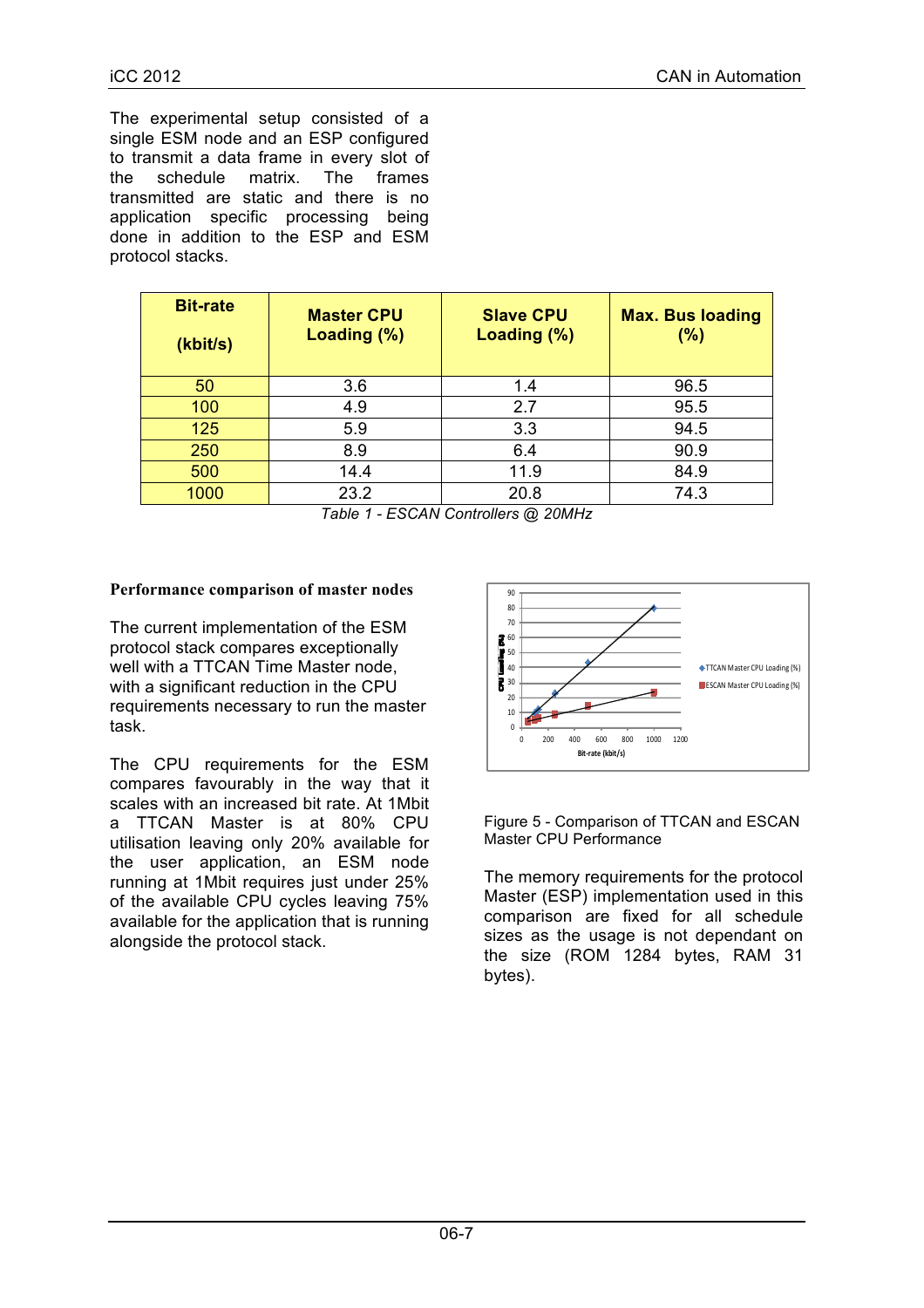#### **Performance comparison of slave nodes**



Figure 6 - Comparison of TTCAN and ESCAN Slave CPU Performance

The memory requirements for the Slave protocol implementation used is detailed in

**Table 2**, this highlights the difference in memory requirements for a basic implementation with a single 8 byte data frame.

| <b>Rows</b>    | <b>User Columns (Windows)</b> |          |          |          |  |
|----------------|-------------------------------|----------|----------|----------|--|
| (Cycles)       | 1                             | 2        | 4        | 8        |  |
| 1              | 25(58)                        | 26(63)   | 28 (73)  | 32(93)   |  |
| $\overline{2}$ | 26(64)                        | 28 (72)  | 32(88)   | 40 (120) |  |
| 4              | 28 (76)                       | 32(90)   | 40 (118) | 56 (174) |  |
| 8              | 32 (100)                      | 40 (126) | 56 (178) | 88 (282) |  |

*Table 2 - ESP Memory Usage in bytes - TTCAN values provided for comparison in brackets and taken from a previous study [1].*

As the schedule matrix is increased in size, the only additional memory required is for an internal message index. There would be additional memory requirements introduced by adding more distinct CAN messages however this is at the application layer and is not a consequence of the scheduling protocol.

#### **Comparison of bus loading**

The maximum bus loading achieved with the current implementation of the protocol stack is detailed in Figure 7, the

synchronisation mechanisms used by the protocol mean that there is no CAN identifier arbitration needed on the bus as all frames are transmitted on the schedule rather than contesting for access to the bus. This results in a 14 – 18% improvement in the achievable bus loading across all bit rates. The reduction in bus loading found at the higher bit rates is due to the fixed processing time and fixed response gap periods becoming proportionally more significant.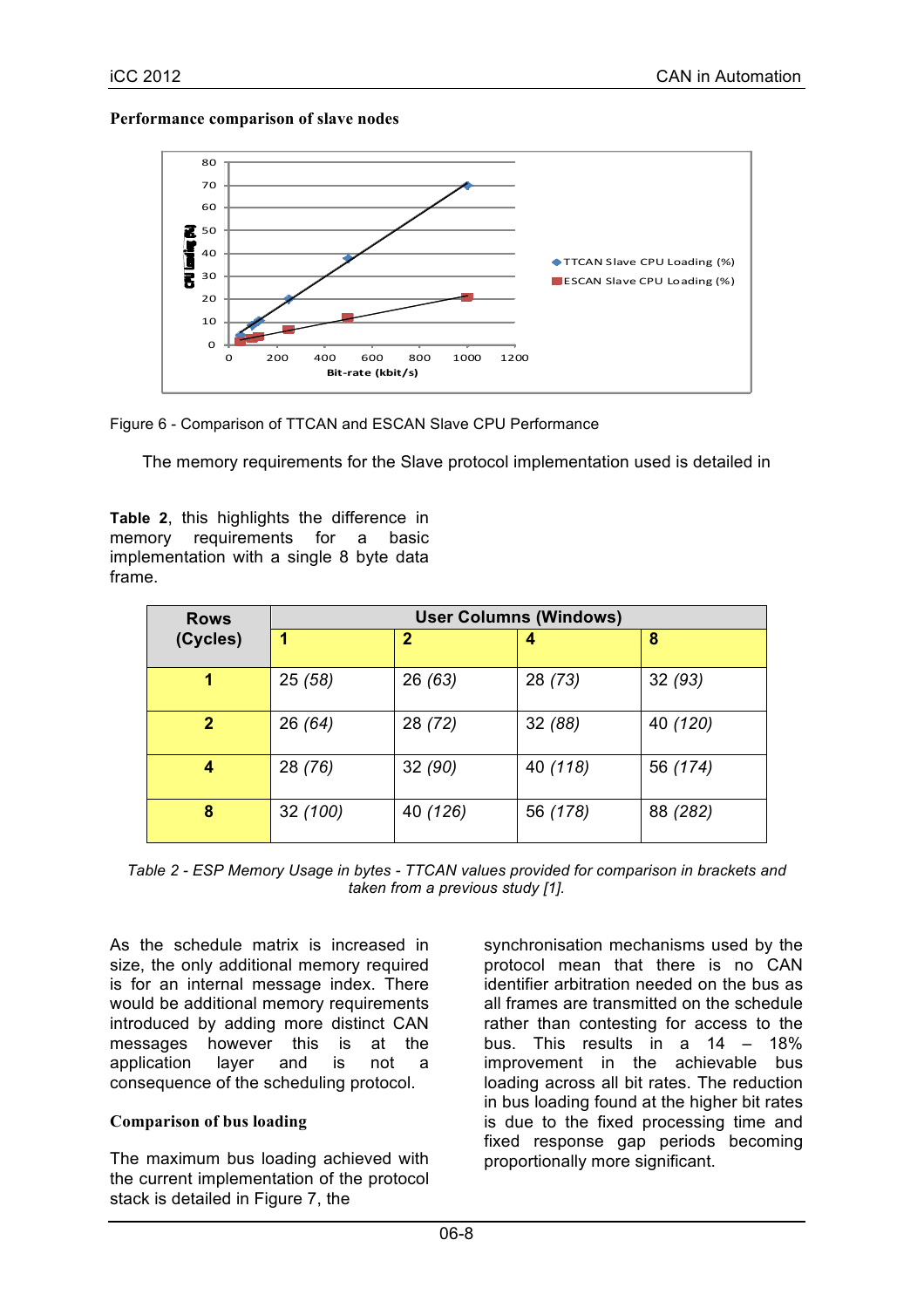



# **Conclusion and further work**

The ESCAN scheduling protocol provides a marked improvement in memory utilisation, CPU loading and higher bus loading over the TTCAN level 1 implementation in [1]. Existing higher layer protocols such as J1939 and CANopen could be implemented on top of an ESCAN implementation to take advantage of the higher bus loading capabilities available, these protocols would particularly benefit from the scheduling since the timing parameters

for protocol features such as PDOs in CANopen are generally fixed and can be positioned in to the schedule matrix at fixed intervals where they are guaranteed to be allocated bus access.

The reduction in memory and CPU requirements results in additional resources being freed up for more complex application or alternatively would allow the selection of a lower cost microcontroller part with fewer available resources or permitting the microcontroller to be run at a lower clock

frequency, reducing the power requirements and temperature of the system.

#### **Further work**

The current design for dynamic scheduling does not take the timing requirements on the existing messages in to account. For example when the

schedule table is extended a message that is currently transmitted every 100ms could end up being transmitted every 150ms as the schedule is expanded and takes longer to cycle around back to the same point.

A mechanism needs to be defined that can maintain these timing constraints and ensure that critical messages are sent at their expected interval.

Analysis of the potential for schedule fragmentation needs to be conducted as well as researching the effect these additional scheduling techniques could have on the stack size and performance of the network given that the primary motivation for ESCAN is a high performance network.

#### **References**

1. Quigley, C, Pope B, Finney J, McLaughlin R (2005); "An Automotive Specification of a Time Triggered CAN Implementation: Doubling CAN's usable data throughput", SAE World Congress paper 2005-01-1539.

2. Kopetz H and Thurner T (1998); "TTP – A New Approach to Solving the Interoperability and Problem of Independently Developed ECUs", In SAE International Congress and Exposition, Detroit, MI, USA.. SAE Technical Paper 981107, Feb. 1998.

3. Navet N, Song Y, Simonot-Lion F, AND Wilwert C (2005); "Trends in Automotive Communication Systems", Proceedings of the IEEE, Vol. 93, No. 6, June 2005.

4. Rajnak A and Ramnefors M (2002); "The Volcano Communication Concept", SAE paper no. 2002-21-0056

- 5. Tindell K and Burns A (1994); "Guaranteeing message latencies on CAN", Proceedings of the 1<sup>st</sup> International CAN Conference.
- 6. ISO11898-Parts 1-4: (2003) Road Vehicles – Controller Area Network (CAN).